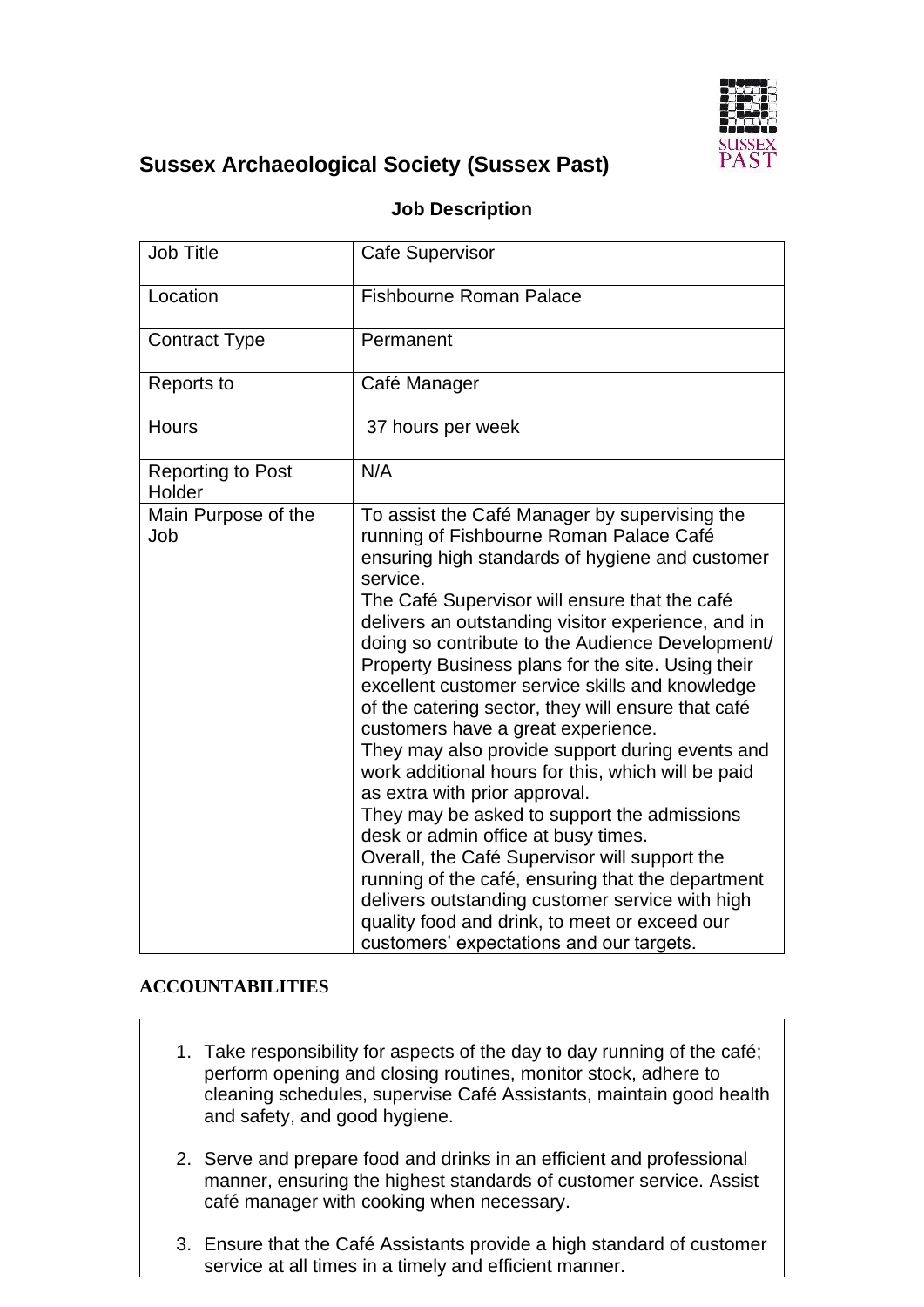- 4. Ensure high standards of health and safety, tidiness, hygiene and cleanliness in the café, storage and kitchen areas, along with maintaining the relevant documentation. This includes acting as a Fire Warden for the safe evacuation of the café and nearby toilets in the case of the fire alarm sounding.
- 5. Assist the Café Manager with monitoring stock levels, placing orders, and cost/pricing analysis, including keeping wastage to the minimum. Assist with maintaining all relevant paperwork.
- 6. Assist the Café Manager with the staff rotas, training and supervision of staff.
- 7. Be responsible for the locking/unlocking of the café at the start and end of each day.
- 8. Support the delivery of outreach and promotion of the site on social media, including café offers.
- 9. To be able to provide information on Fishbourne Roman Palace and Sussex Archaeological Society to visitors.
- 10.To assist and support events, particularly hospitality events and functions, including set-up and take-down; this may mean working outside of normal hours.
- 11.Along with the rest of the Fishbourne Roman Palace staff team, be willing to assist with general safety and security on site.
- 12.Undertake training as necessary and attend staff meetings as requested. Cascade information to the rest of the team as appropriate.
- 13.Provide support for the admissions desk and the admin office during busy times. This could include working additional shifts in these locations.
- 14.Willingness to work at other SussexPast sites if required.
- 15.An understanding of equalities and how to carry out the role ensuring that the Society's equalities obligations are met.
- 16.In addition, the post holder has a responsibility to undertake any duties that might be reasonably expected by the Café Manager or Property Manager.

Please note that the role involves exposure to heat in the kitchen, manual lifting and handling of food stock and standing and walking for long periods.

There is a requirement for some weekend working, bank holidays & some evenings.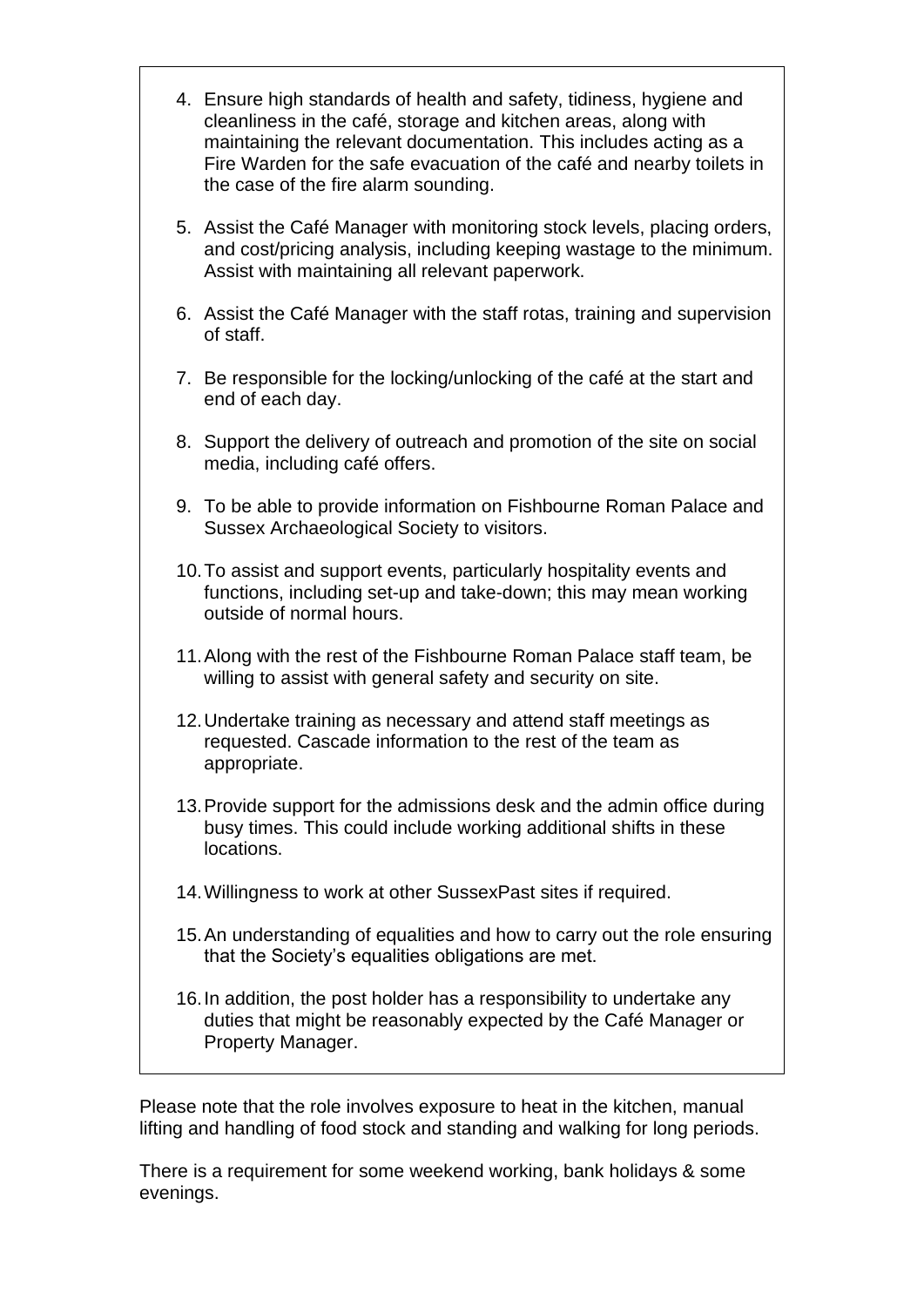**This job description sets out the accountabilities of the post at the time when it was drawn up. Such accountabilities may vary from time to time without changing the general character of the accountabilities or the level of responsibility entailed. Such variations are a common occurrence and cannot of themselves justify a reconsideration of the grading or pay of the post.**

## **Person Specification**

| Care Supervisor |                                           |                  |                  |  |
|-----------------|-------------------------------------------|------------------|------------------|--|
| <b>Criteria</b> | <b>Competency</b>                         | <b>Essential</b> | <b>Desirable</b> |  |
| Key abilities   | Skills in basic food preparation and      | V                |                  |  |
| and skills      | cooking with a high standard of           |                  |                  |  |
|                 | presentation, including baking skills     |                  |                  |  |
|                 |                                           |                  |                  |  |
|                 | Ability to operate the till for payment   | $\sqrt{}$        |                  |  |
|                 | transactions (training provided).         |                  |                  |  |
|                 |                                           |                  |                  |  |
|                 | Excellent communication skills and a      | V                |                  |  |
|                 | friendly manner                           |                  |                  |  |
|                 | Excellent customer service skills         | V                |                  |  |
|                 |                                           |                  |                  |  |
|                 |                                           |                  |                  |  |
|                 | Ability to supervise staff positively and | $\sqrt{}$        |                  |  |
|                 | pro-actively                              |                  |                  |  |
|                 |                                           |                  |                  |  |
|                 | Good organisational ability in a busy     | $\sqrt{}$        |                  |  |
|                 | work environment                          |                  |                  |  |
|                 |                                           |                  |                  |  |
| Education &     | Food Hygiene or Food Safety               | V                |                  |  |
| Qualifications  | Certificate (Level 2)                     |                  |                  |  |
|                 |                                           |                  |                  |  |
|                 | <b>Customer Service training</b>          |                  | $\sqrt{}$        |  |
|                 |                                           |                  |                  |  |
|                 | <b>First Aid at Work</b>                  |                  | $\sqrt{}$        |  |
|                 |                                           |                  |                  |  |
| Knowledge &     | Previous catering experience in a         | $\sqrt{}$        |                  |  |
| Experience      | commercial environment                    |                  |                  |  |
|                 |                                           |                  |                  |  |
|                 | Ability to handle cash and make           | V                |                  |  |
|                 | payment transactions accurately.          |                  |                  |  |
|                 | Previous experience in a customer         | V                |                  |  |
|                 | facing role                               |                  |                  |  |
|                 |                                           |                  |                  |  |
|                 | Understanding of health and safety        | $\sqrt{}$        |                  |  |
|                 | policies and procedures including fire    |                  |                  |  |
|                 | evacuation in relation to the site        |                  |                  |  |

### **Cafe Supervisor**